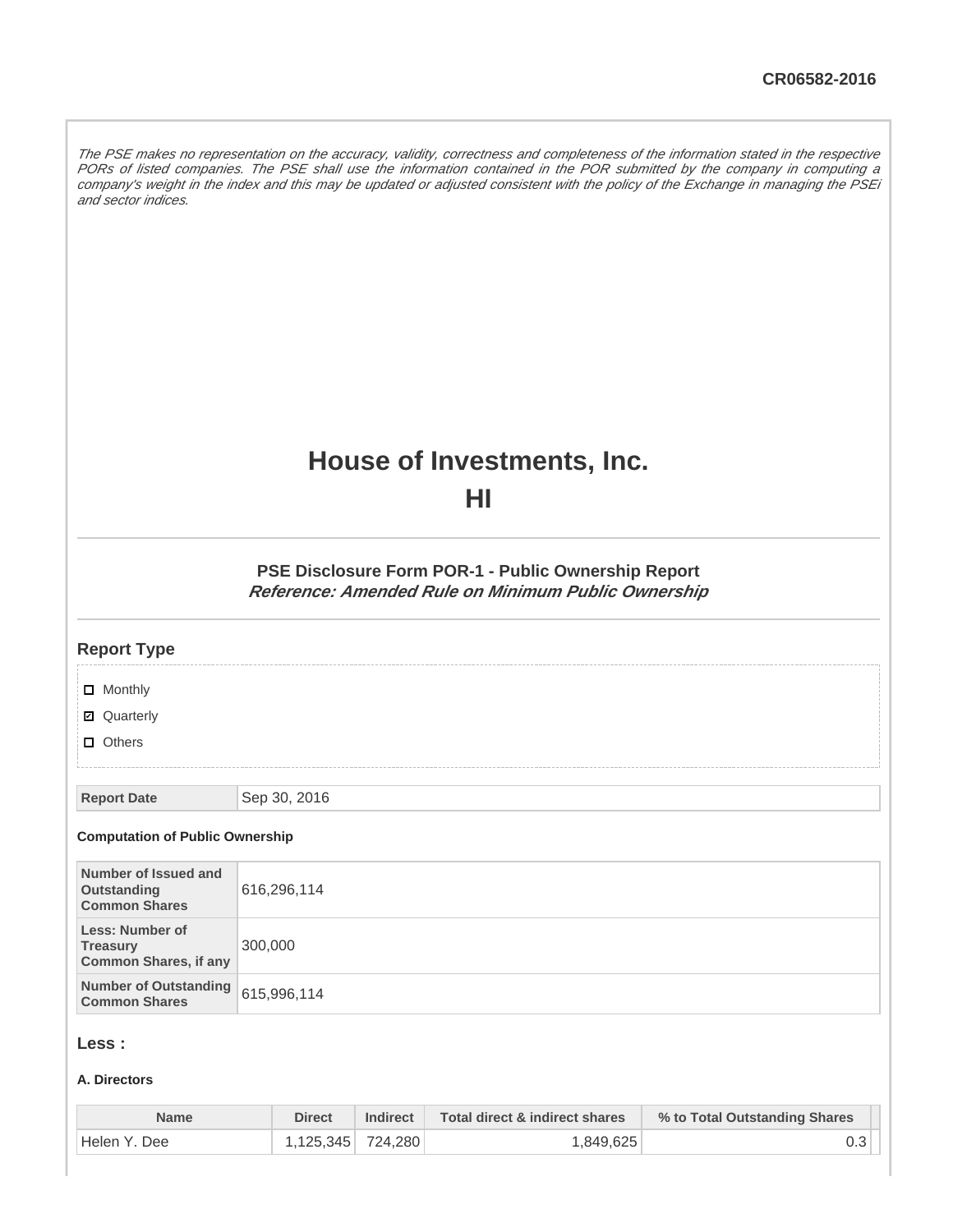| Roberto F. De Ocampo      | 5         |         | 5         |      |
|---------------------------|-----------|---------|-----------|------|
| Francisco H. Licuanan III | 500       |         | 500       |      |
| Medel T. Nera             | 5         |         | 5         |      |
| Antonino L. Alindogan Jr. | 500       |         | 500       |      |
| Reynaldo B. Vea           | 5         |         | 5         |      |
| Wilfrido E. Sanchez       | 5         |         | 5         |      |
| Juan B. Santos            | 5         |         | 5         |      |
| Renato C. Valencia        | 1,000     |         | 1,000     |      |
| Alfonso T. Yuchengco      | 794,450   |         | 794,450   | 0.13 |
| Yvonne S. Yuchengco       | 90,255    |         | 90,255    | 0.01 |
|                           | 2,012,075 | 724,280 | 2,736,355 | 0.44 |

#### **B. Officers**

| <b>Name</b> | <b>Direct</b> | <b>Indirect</b> | Total direct & indirect shares | % to Total Outstanding Shares |
|-------------|---------------|-----------------|--------------------------------|-------------------------------|
| `NA         |               |                 |                                |                               |
|             |               |                 |                                |                               |

# **C. Principal/Substantial Stockholders**

| <b>Name</b>                                  | <b>Direct</b> | Indirect | <b>Total direct &amp; indirect</b><br>shares | % to Total Outstanding<br><b>Shares</b> |
|----------------------------------------------|---------------|----------|----------------------------------------------|-----------------------------------------|
| Pan Malayan Management & Investment<br>Corp. | 294,758,580   |          | 294,758,580                                  | 47.85                                   |
|                                              | 294,758,580   |          | 294,758,580                                  | 47.85                                   |

# **D. Affiliates**

| <b>Name</b>                                                   | <b>Direct</b> | <b>Indirect</b> | <b>Total direct &amp; indirect</b><br>shares | % to Total<br><b>Outstanding Shares</b> |
|---------------------------------------------------------------|---------------|-----------------|----------------------------------------------|-----------------------------------------|
| A. T. Yuchengco, Inc.                                         | 7,036,070     | 0               | 7,036,070                                    | 1.14                                    |
| E. T. Yuchengco, Inc.                                         | 1,211,360     | 0               | 1,211,360                                    | 0.2                                     |
| First Nationwide Assurance Corp.                              | 0             | 14,189,661      | 14,189,661                                   | 2.3                                     |
| Malayan Insurance Co., Inc.                                   | 0             | 18,020,389      | 18,020,389                                   | 2.93                                    |
| <b>Malayan Securities Corporation</b>                         | 2,790,000     |                 | 2,790,000                                    | 0.45                                    |
| Bankers Assurance Corp./Malayan Zurich<br>Insurance Co., Inc. | 0             | 3,149,901       | 3,149,901                                    | 0.51                                    |
| <b>Y Realty Corporation</b>                                   | 3,545,890     |                 | 3,545,890                                    | 0.58                                    |
|                                                               | 14,583,320    | 35,359,951      | 49,943,271                                   | 8.11                                    |

#### **E. Government**

| <b>Name</b> | <b>Direct</b><br><b>Indirect</b> |  | Total direct & indirect shares | % to Total Outstanding Shares |  |
|-------------|----------------------------------|--|--------------------------------|-------------------------------|--|
| `NA         |                                  |  |                                |                               |  |
|             |                                  |  |                                |                               |  |

#### **F. Banks**

| <b>Name</b>                            |           |       | Direct Indirect Total direct & indirect shares % to Total Outstanding Shares |
|----------------------------------------|-----------|-------|------------------------------------------------------------------------------|
| Hongkong & Shanghai Bank - own account | $0$ 5.085 | 5.085 |                                                                              |
|                                        | 5.085     | 5.085 |                                                                              |